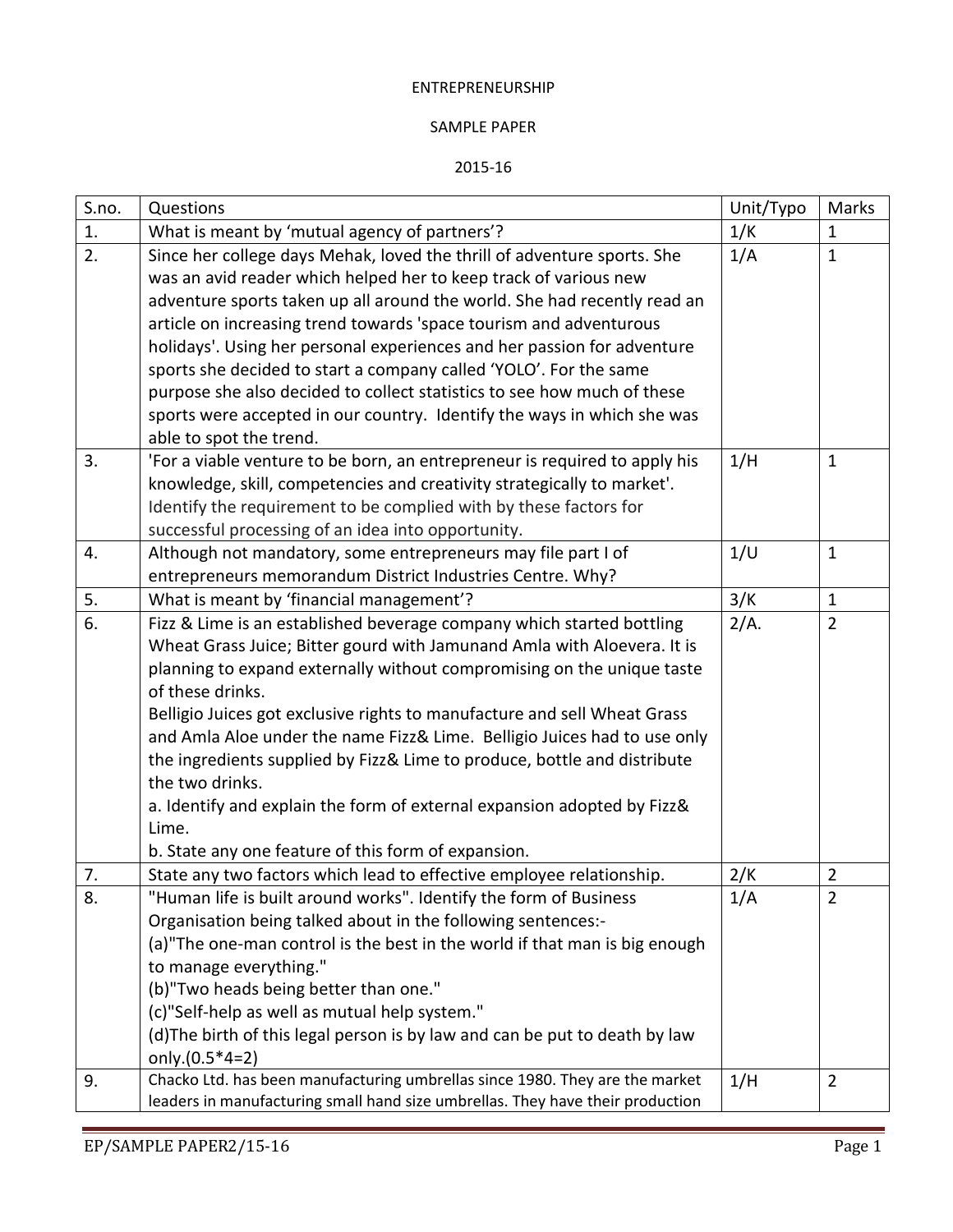|     | unit in Kochi. The MD's son- Abraham Chacko took over the family business in<br>2010. He had finished graduation from USA. Using his educational and<br>networking skills, he was able to take up an export order. He also decided to<br>operate an exclusive export oriented unit in Chellanam. The production work for<br>this unit began in 2014. A dedicated team framed an operational plan for the<br>entire process. Abraham visited the plan to evaluate and take appraisal of the<br>work performed in the unit. State two ways as to how it will help Abraham.                                                                                                                                                                                                                                                                                                                                                                                                                  |       |                |
|-----|-------------------------------------------------------------------------------------------------------------------------------------------------------------------------------------------------------------------------------------------------------------------------------------------------------------------------------------------------------------------------------------------------------------------------------------------------------------------------------------------------------------------------------------------------------------------------------------------------------------------------------------------------------------------------------------------------------------------------------------------------------------------------------------------------------------------------------------------------------------------------------------------------------------------------------------------------------------------------------------------|-------|----------------|
| 10. | Why does an entrepreneur need to scan environment? Explain.                                                                                                                                                                                                                                                                                                                                                                                                                                                                                                                                                                                                                                                                                                                                                                                                                                                                                                                               | 1/U   | $\overline{2}$ |
| 11. | Diary foods ltd., has been well known for it's products throughout India.<br>They started manufacturing Biscuits and chocolates in the year 1995 and<br>slowly built their brand. The company occupied the top position in terms<br>of sales and it increased it's product range also. By 2010 they were the<br>undisputed leader in the field of confectionaries. Their annual general<br>meeting was held wherein the Board of directors felt that the company<br>should also be socially responsible in doing their business. They decided<br>to use new technologically advanced recycled paper for all their products<br>which would retain the freshness of their products as well as contribute<br>towards the saving of our planet.<br>By doing this the company has modified their goods in a particular way to<br>create a new product of greater value to the customers. Identify the<br>concept mentioned above and explain it from financial and marketing<br>point of view. | 2/H.  | 3              |
| 12. | Explain any three sources which lead to the emergence of basic ideas.                                                                                                                                                                                                                                                                                                                                                                                                                                                                                                                                                                                                                                                                                                                                                                                                                                                                                                                     | 1/K   | 3              |
| 13. | Differentiate between Standardized product and Customized product.<br>Which channel of distribution is best suited for customized<br>product/goods?                                                                                                                                                                                                                                                                                                                                                                                                                                                                                                                                                                                                                                                                                                                                                                                                                                       | 2/U.  | 3              |
| 14. | Explain the following features of a cooperative society:<br>Democratic management<br>Capital and return thereon<br>Distribution of surplus                                                                                                                                                                                                                                                                                                                                                                                                                                                                                                                                                                                                                                                                                                                                                                                                                                                | 1/K   | $\overline{3}$ |
| 15. | Aditi started a beauty parlor business. She spend Rs.30,00,000/- to open<br>the parlor of which she invested 14,00,000/- of her own money and<br>borrowed a loan for 16,00,000/-. Interest rate per annum is 14%. Sales<br>revenue per month is 1,60,000/-. Cost of goods sold is 60,000/- per<br>month. Fixed expenses for that month is 60,000/- (salary 40,000/-, rent<br>and utility 20,000/-), depreciation 30,000/- and tax $@$ 15%.                                                                                                                                                                                                                                                                                                                                                                                                                                                                                                                                                | 3/A   | 3              |
| 16. | Ms. Rosy is a readymade garments manufacturer. Her Annual Usage rate<br>is 225Pcs. The cost of placing each order is Rs.8/- and the carrying cost is<br>Rs.4 per unit. Calculate the Economic Order Quantity (EOQ).<br>How does calculating EOQ facilitate budgeting?                                                                                                                                                                                                                                                                                                                                                                                                                                                                                                                                                                                                                                                                                                                     | 3/EVM | $\overline{3}$ |
| 17. | Ram was very thrilled with his new job. He was placed in a small factory<br>manufacturing door knobs as a stock keeper. After a few days, while taking stock<br>he understood that nuts and various small parts constituted majority of the cost<br>of production . After some time, the firm went into a loss and the owner decided<br>to look into the various factors that could have constituted the loss. Ram                                                                                                                                                                                                                                                                                                                                                                                                                                                                                                                                                                        | 3/H   | 3              |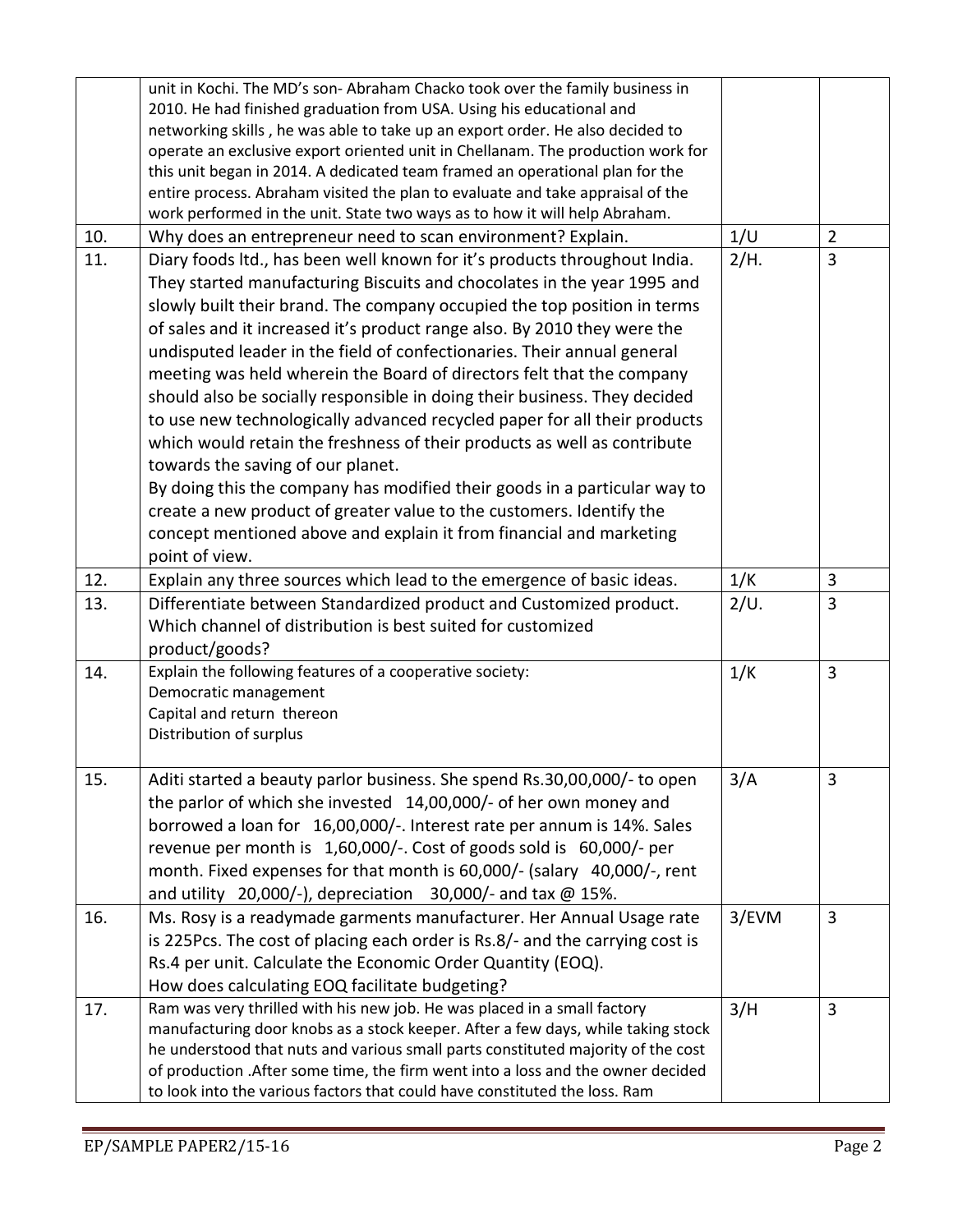|     | expressed his concern that inventory was not properly maintained and that        |          |   |
|-----|----------------------------------------------------------------------------------|----------|---|
|     | there are various techniques which are involved and if followed properly the     |          |   |
|     | company will not be in a loss. The owner agreed to the suggestion. He also       |          |   |
|     | decided to take help from some specialized government institution initiate steps |          |   |
|     | for technological up gradation, and modernization of existing units.             |          |   |
|     | a. What technique was suggested by Ram? Explain it.                              |          |   |
|     | b. Which specialized Financial institution is the owner thinking of              |          |   |
|     | approaching and state any one of it's objectives?                                |          |   |
| 18. | Shahida, a student of School of Rug Weaving Institute, Turkey, visited her       | $1$ /EVM | 4 |
|     | grandparents in Kashmir for the first time. Breathtaking mountain                |          |   |
|     | scenery, clear lakes, lush vegetation and magnificent forests mesmerized         |          |   |
|     | her. The valley is home to a rich biodiversity including a large number of       |          |   |
|     | bird species, many of which are unique to Kashmir. It is home to Yak and         |          |   |
|     | sheep that are taken care of by nomads. Kashmiri lifestyle is essentially        |          |   |
|     | slow paced and reflects religious diversity. Kashmiris are known to enjoy        |          |   |
|     | their music in its various local forms, and the traditional dress of both        |          |   |
|     | genders is often quite colorful. Tulip, Saffron, dry fruits and artistic         |          |   |
|     | woodwork are its hallmark.                                                       |          |   |
|     | She also observed that the government was stable and all the tourist             |          |   |
|     | places were well guarded by the army.                                            |          |   |
|     | She found it to be an ideal place to start a unit for carpet weaving and         |          |   |
|     | employ local people to preserve the ethnic touch. After the devastating          |          |   |
|     | floods a considerable population was rendered jobless, her unit would            |          |   |
|     | help to revive their economic condition. She started scanning and                |          |   |
|     | screening the environment and collected the following information.               |          |   |
|     | a. Help her categorize the information making use of PESTEL MODEL. (Any          |          |   |
|     | three)                                                                           |          |   |
|     | b. Also state a value communicated by Shahida.                                   |          |   |
| 19. | 'Floral Art and Craft' opened its first store in Mumbai in the year 2010 with    | 2/EVM    | 4 |
|     | the objective of providing its customers with fresh flowers creatively           |          |   |
|     | packed and value for money.                                                      |          |   |
|     |                                                                                  |          |   |
|     | It procures fresh flower directly from the farmers. The organization makes       |          |   |
|     | sure that the farmers adopt organic means to nourish the soil and do not         |          |   |
|     | use chemical fertilizers as it degrades the soil fertility.                      |          |   |
|     | Packaging material is procured from specially abled crafts man of I CAN.         |          |   |
|     | Floral Art and Craft's face book and twitter page encourages two way             |          |   |
|     | communication with its customers. These social media channels provide a          |          |   |
|     | platform through which it can interact with customers and access their           |          |   |
|     | opinion about the brand. The store also uses direct e-mails to their             |          |   |
|     | frequent customers to inform them about different schemes and other              |          |   |
|     | promotional messages. Its website promotes the store by organizing               |          |   |
|     | different flower decorating classes and competitions using the products of       |          |   |
|     | I CAN.                                                                           |          |   |
|     | A. Identify the promotion strategy adopted by I CAN. Also state the lines        |          |   |
|     | from the text that helped to identify the form.                                  |          |   |
|     | B. State any two features of this type promotion strategy.                       |          |   |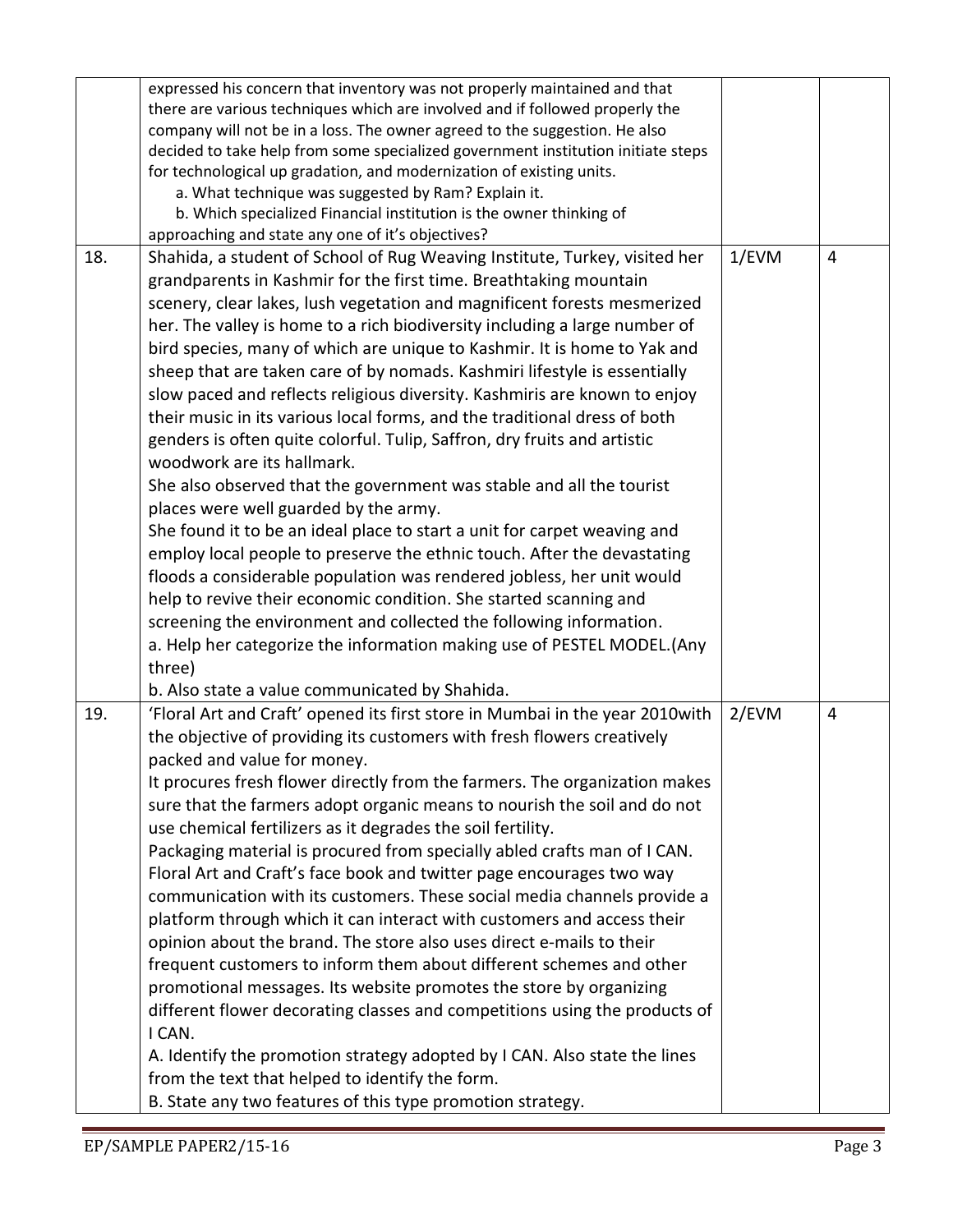|     | C. State two values communicated to the society. |                                                                           |                      |              |      |   |
|-----|--------------------------------------------------|---------------------------------------------------------------------------|----------------------|--------------|------|---|
| 20. |                                                  | Explain the factors that help an entrepreneur to identify a product. (Any |                      |              | 1/K  | 4 |
|     | 4)                                               |                                                                           |                      |              |      |   |
| 21. |                                                  | Why is stock exchange important for an investor?                          |                      |              | 3/U  | 4 |
| 22. |                                                  | Unicon Ltd. and Nahata Communications provide Cable T.V network in        |                      |              | 2/A. | 6 |
|     |                                                  | adjacent areas of Delhi. After sometime the market was slowly taken over  |                      |              |      |   |
|     |                                                  | by big cable companies. Both Unicon Ltd. And Nahata communications        |                      |              |      |   |
|     |                                                  | understood the competition and decided to come together so as to          |                      |              |      |   |
|     |                                                  | increase their markets share. This strategy helped them in cost saving    |                      |              |      |   |
|     |                                                  | through economies of scale as they could cover more areas now. It led to  |                      |              |      |   |
|     |                                                  | the overall growth of both the companies.                                 |                      |              |      |   |
|     |                                                  | a. Identify the enterprise growth strategy adopted by the two.            |                      |              |      |   |
|     |                                                  | b. State the benefits that the companies have after this arrangement.     |                      |              |      |   |
|     | (any 5)                                          |                                                                           |                      |              |      |   |
| 23. |                                                  | The School Gear Ltd. manufactures three products - Tiffin covers; Bottle  |                      |              | 3/A  | 6 |
|     |                                                  | covers; Pencil pouch. The variable expenses and sales prices of all these |                      |              |      |   |
|     | products are given below:                        |                                                                           |                      |              |      |   |
|     |                                                  | <b>Tiffin covers</b>                                                      | <b>Bottle covers</b> | Pencil pouch |      |   |
|     |                                                  |                                                                           |                      |              |      |   |
|     | Sales price per                                  | Rs.200                                                                    | Rs.100               | <b>Rs.75</b> |      |   |
|     | lunit                                            |                                                                           |                      |              |      |   |
|     |                                                  |                                                                           |                      |              |      |   |
|     | Variable cost per                                | Rs.100                                                                    | Rs.60                | <b>Rs.25</b> |      |   |
|     | unit                                             |                                                                           |                      |              |      |   |
|     |                                                  |                                                                           |                      |              |      |   |
|     |                                                  | The total fixed expenses of the company are Rs.55, 000 per month. For     |                      |              |      |   |
|     | proportions:                                     | the coming month, it expects the sale of three products in the following  |                      |              |      |   |
|     | Tiffin covers: 20%                               |                                                                           |                      |              |      |   |
|     | Bottle covers: 50%                               |                                                                           |                      |              |      |   |
|     | Pencil pouch: 30%                                |                                                                           |                      |              |      |   |
|     |                                                  | Compute the break-even point of company in units and rupees for the       |                      |              |      |   |
|     | coming month.                                    |                                                                           |                      |              |      |   |
| 24. |                                                  | Bunty, a fitness freak NRI, had done his masters in nutritional sciences  |                      |              | 1/H  | 6 |
|     |                                                  | from U.K., during his vacations, he was disappointed to see that no       |                      |              |      |   |
|     |                                                  | Gymnasium in Delhi had a workout module to suit his requirement.          |                      |              |      |   |
|     |                                                  | Anyhow, Fitness Fine Gymnasium of his friend offered him freedom to       |                      |              |      |   |
|     |                                                  | exercise the way be wanted. In short time, Bunty became popular           |                      |              |      |   |
|     |                                                  | amongst the other members because of his knowledge, experience,           |                      |              |      |   |
|     |                                                  | competency, tactics and tips on exercising.                               |                      |              |      |   |
|     |                                                  | He now explored deeply his curiosity of starting a Gymnasium in Greater   |                      |              |      |   |
|     |                                                  | Kailash 2, having a fusion of both diet and exercise under one roof. He   |                      |              |      |   |
|     |                                                  | conducted a market research and subconsciously assimilated a whole        |                      |              |      |   |
|     |                                                  |                                                                           |                      |              |      |   |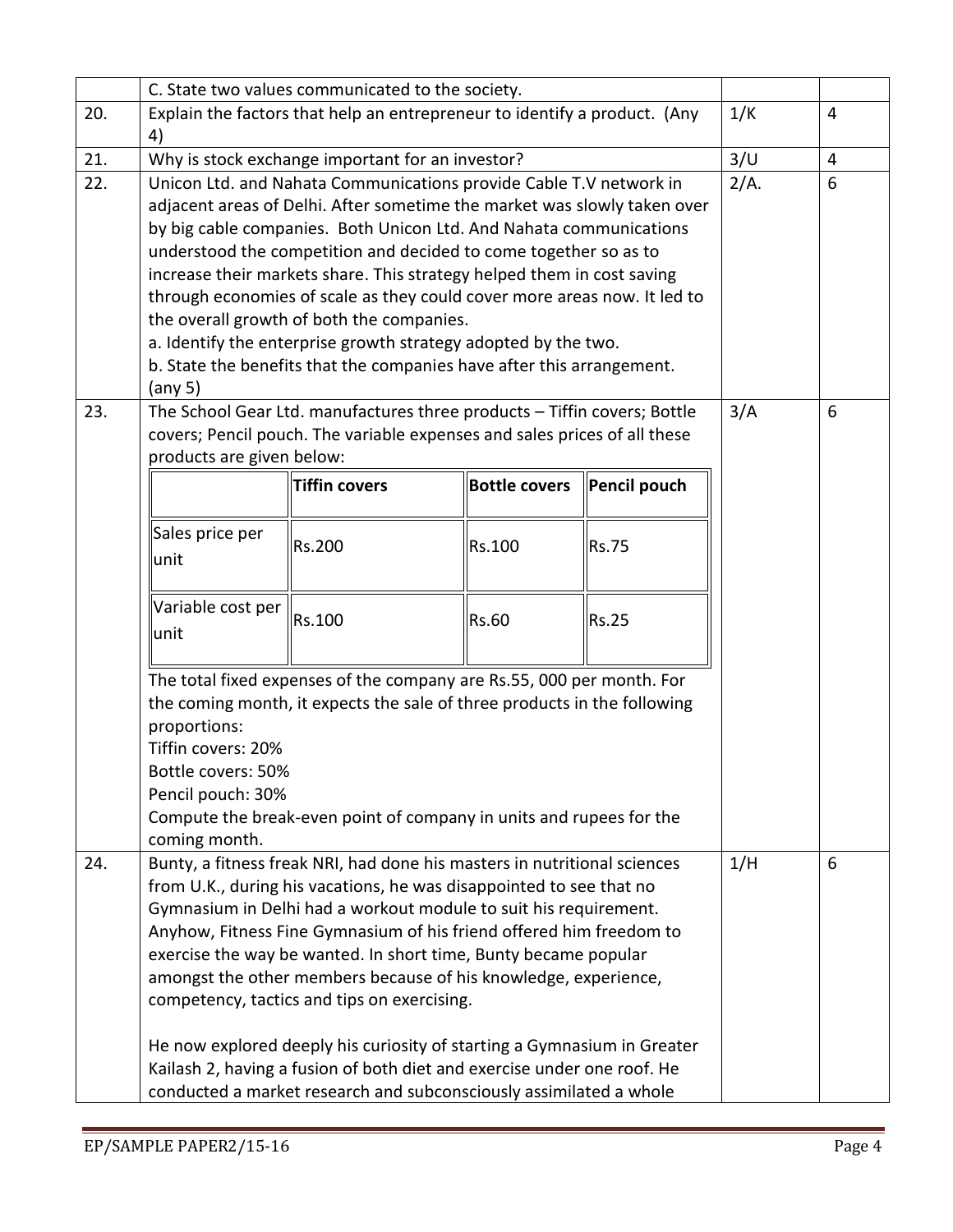| data bank of information pertaining to lifestyle, interests, etc. of people in<br>and around the area. He approached his father for financial help of Rs. 25<br>lacs as he had Rs 20 lacs only. The ground floor of his flat was to be<br>converted into a Gymnasium. He started networking and negotiating with<br>the manufacturers who could provide him with customized machines of<br>his choice. |  |
|--------------------------------------------------------------------------------------------------------------------------------------------------------------------------------------------------------------------------------------------------------------------------------------------------------------------------------------------------------------------------------------------------------|--|
| "One of the first task demanded of an entrepreneur is to manifest<br>creative ability through the conceiving of new product-market<br>propositions" – Identify and explain the steps involved in this process<br>being initiated by Bunty.                                                                                                                                                             |  |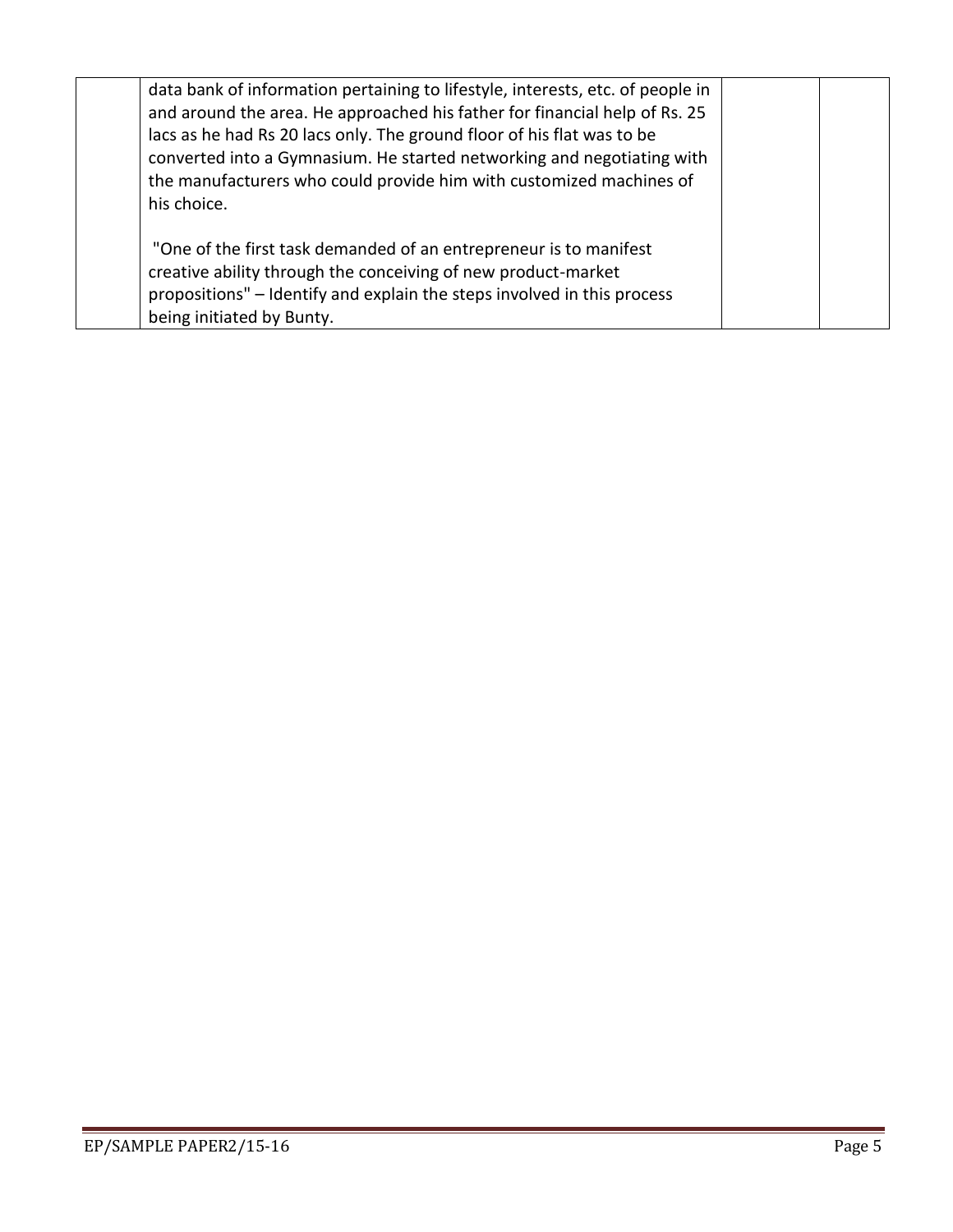## ENTREPRENEURSHIP SAMPLE PAPER 2015-16 Marking Scheme

| S.no. | <b>Expected Value Points</b>                                                                                           | Unit/Typo | <b>Marks</b> |
|-------|------------------------------------------------------------------------------------------------------------------------|-----------|--------------|
| Ans.1 | The business of partnership can be carried on by all partners or any one of                                            |           |              |
|       | them acting for all.                                                                                                   |           |              |
| Ans.2 | Read Trends                                                                                                            |           |              |
| Ans.3 | Strategic Positioning.                                                                                                 |           |              |
| Ans.4 | This may be necessary for claiming certain incentives / subsidies and for<br>certain formalities at the state level.   |           |              |
|       |                                                                                                                        |           |              |
| Ans.5 | The financial management is the process of procurement, allocation and<br>control of financial resources of a concern. |           |              |
| Ans.6 | a. Manufacturing franchise opportunity                                                                                 |           |              |
|       | These types of franchises provide an organization with the right to                                                    |           |              |
|       | manufacture a product and sell it to the public, using the franchisor's name                                           |           |              |
|       | and trademark. This type of franchise is found most often in the food and                                              |           |              |
|       | beverage industry.                                                                                                     |           |              |
|       | b. Franchisee must use the ingredients given by the franchisor to produce,                                             |           |              |
|       | bottle and distribute the soft drinks.                                                                                 |           |              |
| Ans.7 | Factors which lead to effective employee relationship                                                                  |           |              |
|       | 1. Determining employee needs                                                                                          |           |              |
|       | It is not enough to assume that a company or even its HR professionals                                                 |           |              |
|       | know what is important to employees. Needs vary greatly depending on                                                   |           |              |
|       | employee characteristics--age, gender, etc. as well as the type of job being                                           |           |              |
|       | performed. It is a good idea to find out directly from employees what their                                            |           |              |
|       | needs are.                                                                                                             |           |              |
|       | 2. Balancing work and life needs                                                                                       |           |              |
|       | That means taking steps to ensure that the employee's work-life needs are                                              |           |              |
|       | well balanced. This can occur through creative staffing that might involve                                             |           |              |
|       | part-time, flex-time or even off-site work assignments.                                                                |           |              |
|       | 3. Open and honest communication                                                                                       |           |              |
|       | Managers must be committed to communicating regularly and honestly                                                     |           |              |
|       | with employees about the issues that impact their work. The more open                                                  |           |              |
|       | organizations can be, the more likely they are to establish strong                                                     |           |              |
|       | relationships.                                                                                                         |           |              |
|       | 4. Measuring and monitoring results                                                                                    |           |              |
|       | That means that managers and their HR departments should be alert at all                                               |           |              |
|       | times for signs of discontent, which can be subjective, as well as carefully                                           |           |              |
|       | monitoring the results of more formal assessments.                                                                     |           |              |
|       | $(Any Two) (1*2=2)$                                                                                                    |           |              |
| Ans.8 | a. Sole proprietorship. b. Partnership. c. Cooperative. d. Company.                                                    |           |              |
| Ans.9 | Follow-up element helps the entrepreneurs in:                                                                          |           |              |
|       | a) Developing ways to review the present situation with regard to materials,                                           |           |              |
|       | work-in-progress and finished goods.                                                                                   |           |              |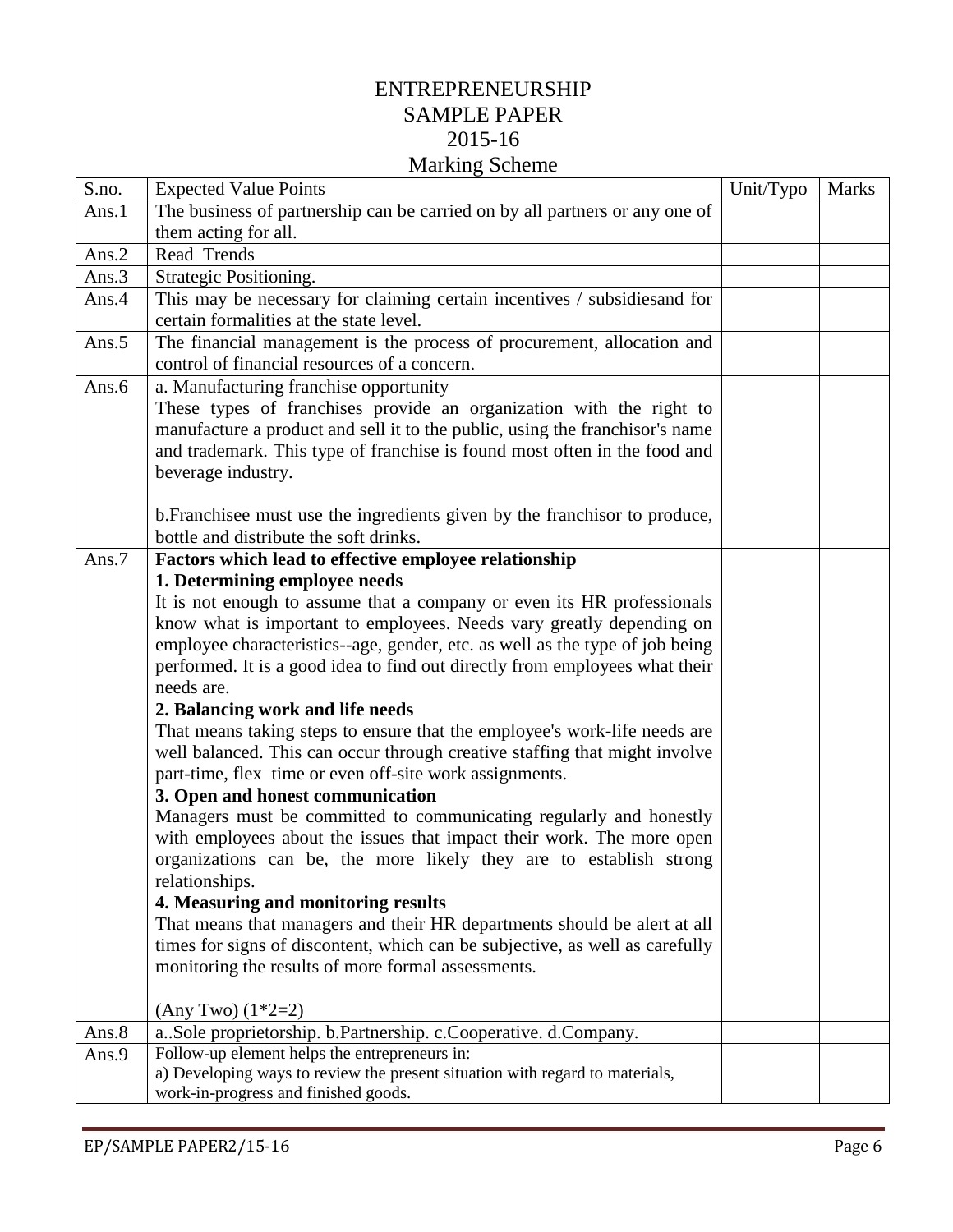|           | b) Evolving ways to expedite the performance of those departments which<br>lagbehind.                                                                                                                                                              |  |
|-----------|----------------------------------------------------------------------------------------------------------------------------------------------------------------------------------------------------------------------------------------------------|--|
|           | c) Removing obstacles in the way of production by suggesting remedial                                                                                                                                                                              |  |
|           | measures.                                                                                                                                                                                                                                          |  |
|           | (Any 2)                                                                                                                                                                                                                                            |  |
| Ans. $10$ | The right information combined with the right adaptations can determine                                                                                                                                                                            |  |
|           | an organization future viability.                                                                                                                                                                                                                  |  |
|           | If an entrepreneur is not aware of the environment surrounding his or her                                                                                                                                                                          |  |
|           | business, he/she will not succeed.                                                                                                                                                                                                                 |  |
| Ans. $11$ | Value addition                                                                                                                                                                                                                                     |  |
|           | Any Business can add values to goods and services by modifying them in a<br>particular way to create a new product of greater value to customers.<br>(1)                                                                                           |  |
|           | Added value, from a financial point of view, represents the difference between<br>the value of goods and services that are used as inputs to a production process<br>and the value of the outputs of that process.<br>(1)                          |  |
|           | Added value, from a marketing perspective, means adding value that turns a<br>commodity into a branded product. Branded products and services can also have<br>value addition by enhancing their design, characteristics or range of features. (1) |  |
| Ans. $12$ | 1. Problem                                                                                                                                                                                                                                         |  |
|           | 2. Change                                                                                                                                                                                                                                          |  |
|           | 3. Invention                                                                                                                                                                                                                                       |  |
|           | 4. Competition                                                                                                                                                                                                                                     |  |
|           | 5. Innovation                                                                                                                                                                                                                                      |  |
| Ans. $13$ | (Any three with one line explanation)<br>Standardised products are those for which the cost is predetermined and                                                                                                                                   |  |
|           | there is no scope for alteration, It requires long distribution channel                                                                                                                                                                            |  |
|           | Customized products are those which are made according to the discretion                                                                                                                                                                           |  |
|           | of the customer and there is a scope for alteration.                                                                                                                                                                                               |  |
|           | Direct Channel of distribution is best suited for customized product/goods                                                                                                                                                                         |  |
| Ans. $14$ | Features of Co-operative societies:                                                                                                                                                                                                                |  |
|           | 1. Democratic management: The management of a co-operative                                                                                                                                                                                         |  |
|           | organisation is vested in the hands of the managing committee                                                                                                                                                                                      |  |
|           | elected by the members on the basis of 'one member-one vote'.<br>Democracy is, thus, the keynote of the management of a co-                                                                                                                        |  |
|           | operative society.                                                                                                                                                                                                                                 |  |
|           | 2. Capital and return thereon: The capital is procured from its                                                                                                                                                                                    |  |
|           | members in the form of share capital. A member can subscribe                                                                                                                                                                                       |  |
|           | subject to a maximum of 10% of the total share capital or Rs.                                                                                                                                                                                      |  |
|           | 1,000 whichever is higher. Shares cannot be transferred but                                                                                                                                                                                        |  |
|           | surrendered to the organisation. The rate of dividends paid to the<br>members/ shareholders is restricted to 9% as per the Co-                                                                                                                     |  |
|           | operative Societies Act, 1912.                                                                                                                                                                                                                     |  |
|           | 3. Distribution of surplus: After giving dividends to the members,                                                                                                                                                                                 |  |
|           | the surplus of profits, if any, is distributed among the members                                                                                                                                                                                   |  |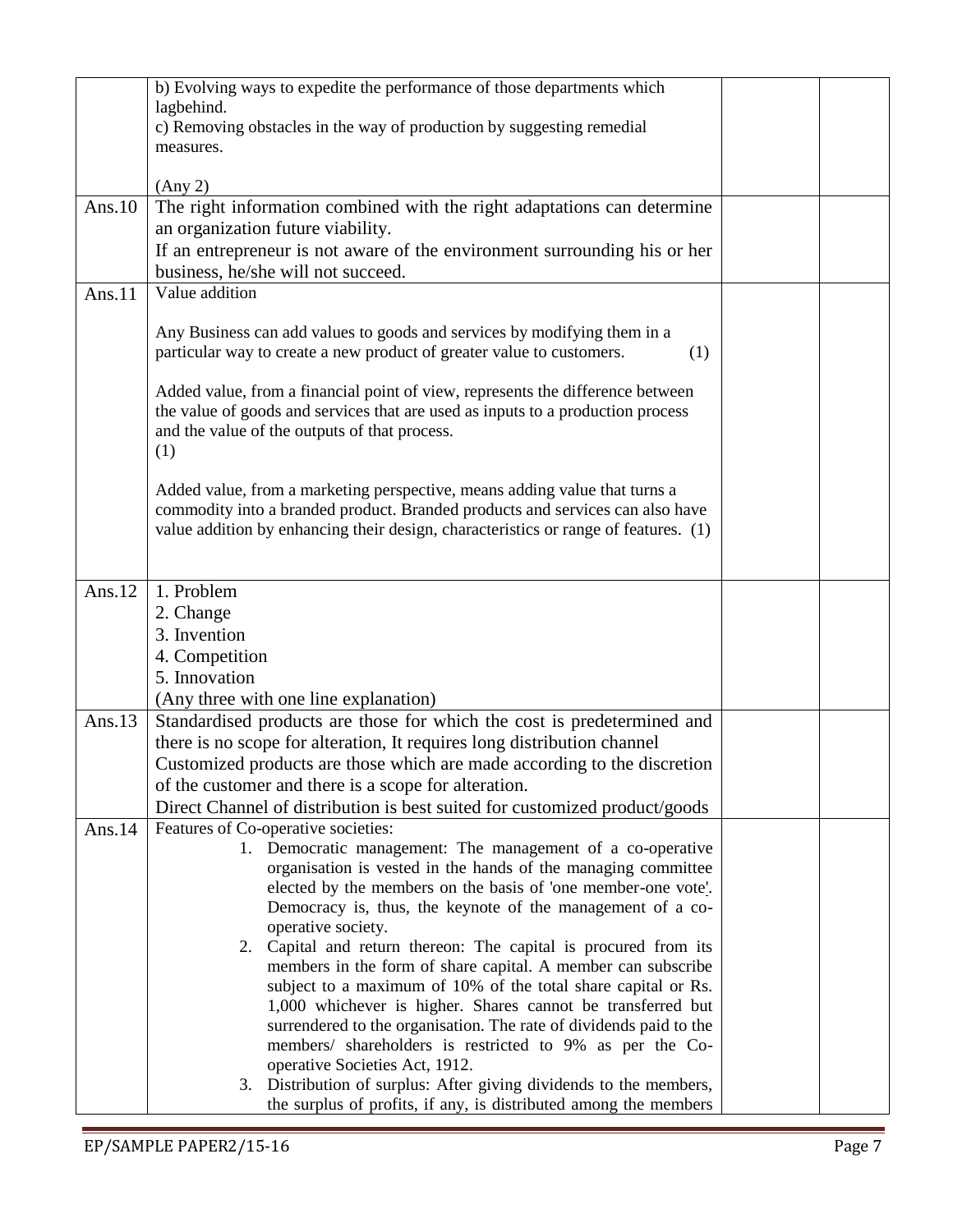|           |                     | on the basis of goods purchased by each member from the<br>society.                                                                                                                                                     |                       |
|-----------|---------------------|-------------------------------------------------------------------------------------------------------------------------------------------------------------------------------------------------------------------------|-----------------------|
|           | $(1*3=3)$           |                                                                                                                                                                                                                         |                       |
| Ans. $15$ |                     |                                                                                                                                                                                                                         | Amount                |
|           |                     | <b>Total Capital Employed or Investment</b>                                                                                                                                                                             |                       |
|           |                     | <b>Source Of Funds</b>                                                                                                                                                                                                  |                       |
|           |                     | Equity = $Y$                                                                                                                                                                                                            | 1400000               |
|           |                     | $Loan = Z$                                                                                                                                                                                                              | 1600000               |
|           |                     | Total Capital Employed/Total Investment                                                                                                                                                                                 |                       |
|           |                     | <b>Income Statement For ONE Year</b>                                                                                                                                                                                    |                       |
|           | A                   | <b>Sales Revenue</b><br>1,60,000*12                                                                                                                                                                                     | 19,20,000             |
|           | B                   | Less Cost Of Goods Sold<br>60,000*12                                                                                                                                                                                    | 7,20,000              |
|           | $\boldsymbol{C}$    | Gross Margin = $(A-B)$                                                                                                                                                                                                  | 12,00,000             |
|           |                     | Fixed Expenses:                                                                                                                                                                                                         |                       |
|           |                     | Salary Etc.<br>$\checkmark$                                                                                                                                                                                             | 40,000                |
|           |                     | Rent, Utility Etc.<br>✓                                                                                                                                                                                                 | 20,000                |
|           |                     | Interest<br>✓                                                                                                                                                                                                           | 2,24,000              |
|           |                     | $\checkmark$<br>Depreciation & Amortization                                                                                                                                                                             | 30,000                |
|           | D                   | Less: Total Fixed Expense                                                                                                                                                                                               | 3,14,000              |
|           | E                   | <b>Profit Before Tax = <math>C - D</math></b>                                                                                                                                                                           | 8,86,000              |
|           | F                   | Tax @ 15%                                                                                                                                                                                                               | 1,32,900              |
|           |                     | <b>Profit After Tax = E - F</b>                                                                                                                                                                                         | 7,53,100              |
|           |                     | <b>CALCULATION OF ROI AND ROE</b>                                                                                                                                                                                       |                       |
|           |                     | $ROI =$ Net Income or Net Profit after Tax $x = 100$ =<br><b>Total Capital Employed or Investment</b>                                                                                                                   | $ROI =$<br>25.10<br>% |
|           |                     | 7,53,100 x 100<br>$ROI =$<br>3000000                                                                                                                                                                                    |                       |
| Ans. $16$ |                     | a. $EOQ = 2XPXD / C$                                                                                                                                                                                                    |                       |
|           |                     | EOQ=2 X 225 X 8 /4                                                                                                                                                                                                      |                       |
|           | $EOQ = 900$         |                                                                                                                                                                                                                         |                       |
|           |                     | $EOQ = 30$ Units                                                                                                                                                                                                        |                       |
|           |                     | b. EOQ denotes the ideal quantity of raw material and goods to be<br>ordered. This leads to optimum utilization of the financial resources.                                                                             |                       |
| Ans.17    | <b>ABC</b> Analysis | a. The inventory control technique known as ABC analysis builds on<br>Pareto's Principle. In ABCanalysis, a company reviews its inventory and<br>sorts all SKUs into three categories, called "A", "B" and "C" items.   |                       |
|           |                     | The typical breakdown might look like this: "A" inventory: 20 percent of<br>SKUs, 80 percent of value. "B" inventory: 30 percent of SKUs, 15 percent of<br>value. "C" inventory:50 percent of SKUs, 5 percent of value. |                       |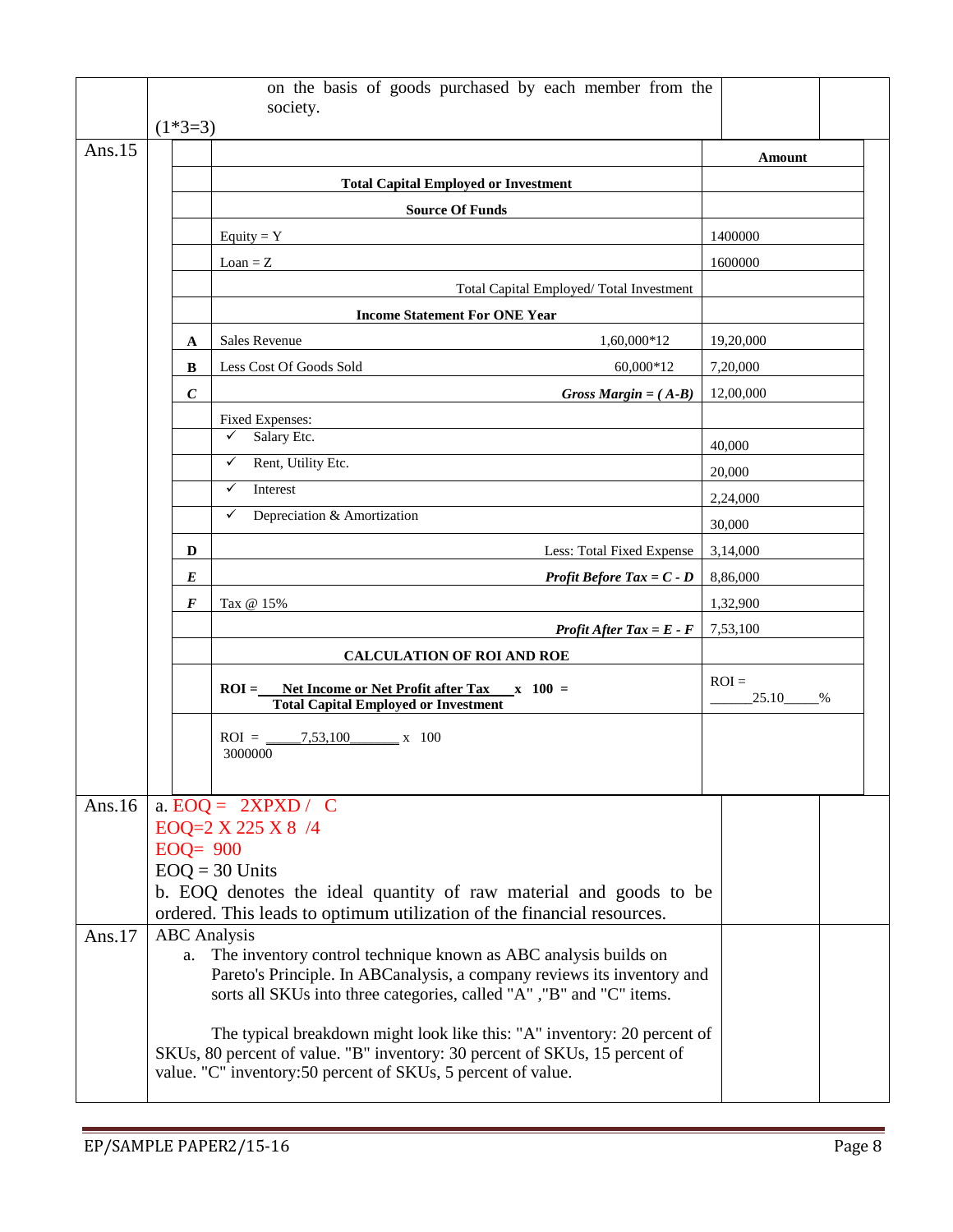|           | A particular company's numbers may be different, but the pattern would be                                                                               |  |
|-----------|---------------------------------------------------------------------------------------------------------------------------------------------------------|--|
|           | similar we should be able to discern a similar kind of pattern.                                                                                         |  |
|           |                                                                                                                                                         |  |
|           | <b>b. SIDBI</b> (Small Industries Development Bank of India)<br>Objectives of SIDBI are: (Any one)                                                      |  |
|           | 1) Initiate steps for technological up gradation, and/or modernization of existing                                                                      |  |
|           | units.                                                                                                                                                  |  |
|           | 2) Expand channels for marketing of SSI sector products in India and abroad.                                                                            |  |
|           | 3) Promote employment – oriented industries.                                                                                                            |  |
| Ans.18    | a.                                                                                                                                                      |  |
|           | i.<br>Political: The political environment includes taxation policy,                                                                                    |  |
|           | government stability and foreign trade regulations.                                                                                                     |  |
|           | ii. Economic: The economic environment includes interest rates, inflation,                                                                              |  |
|           | business cycles, unemployment, disposable, income, energy, availability<br>and cost.                                                                    |  |
|           | iii.<br>Social: The social/cultural environment includes population                                                                                     |  |
|           | demographics, social mobility, income distribution, lifestyle changes,                                                                                  |  |
|           | attitudes to work and leisure, levels of education and consumerism.                                                                                     |  |
|           | iv. Ecological: It considers the ways in which the organisation can                                                                                     |  |
|           | produce its goods or services with minimum environmental damage.                                                                                        |  |
|           | (Any three)                                                                                                                                             |  |
|           | b. Sharing and compassion.                                                                                                                              |  |
| Ans. $19$ | A. Below-the-line Promotion Strategy.                                                                                                                   |  |
|           | 'Floral Art and Craft's face book and twitter page encourages two way                                                                                   |  |
|           | communication with its customers.'                                                                                                                      |  |
|           | 'These social media channels provide a platform through which it can                                                                                    |  |
|           | interact with customers and access their opinion about the brand.'                                                                                      |  |
|           | 'The store also uses direct e-mails to their frequent customers to inform                                                                               |  |
|           | them about different schemes and other promotional messages.'<br>'Its website promotes the store by organizing different flower decorating              |  |
|           | classes and competitions using the products of 'I CAN'.                                                                                                 |  |
|           |                                                                                                                                                         |  |
|           | B. i. Below-the-line methods are very specific, memorable activities                                                                                    |  |
|           | focused on targeted groups of consumers. They are under the control of                                                                                  |  |
|           | the organisation.                                                                                                                                       |  |
|           | ii. This strategy develops the brand by creating awareness and building a                                                                               |  |
|           | brand profile.                                                                                                                                          |  |
|           |                                                                                                                                                         |  |
|           | C. i. Environmental concerns.                                                                                                                           |  |
|           | ii. Concern for the society.                                                                                                                            |  |
| Ans. $20$ | The factors that help an entrepreneur to identify a product are:                                                                                        |  |
|           | 1. Application and use                                                                                                                                  |  |
|           | Ideas should be examined for their real life use and application. If it<br>already exists in the market, we will have to find out its present use, then |  |
|           | we may think of modifying it for better use.                                                                                                            |  |
|           | 2. Level of operation                                                                                                                                   |  |
|           | This is a crucial test for product/service identification. Depending on the                                                                             |  |
|           | use of the product/service the entrepreneur will produce it in a cottage                                                                                |  |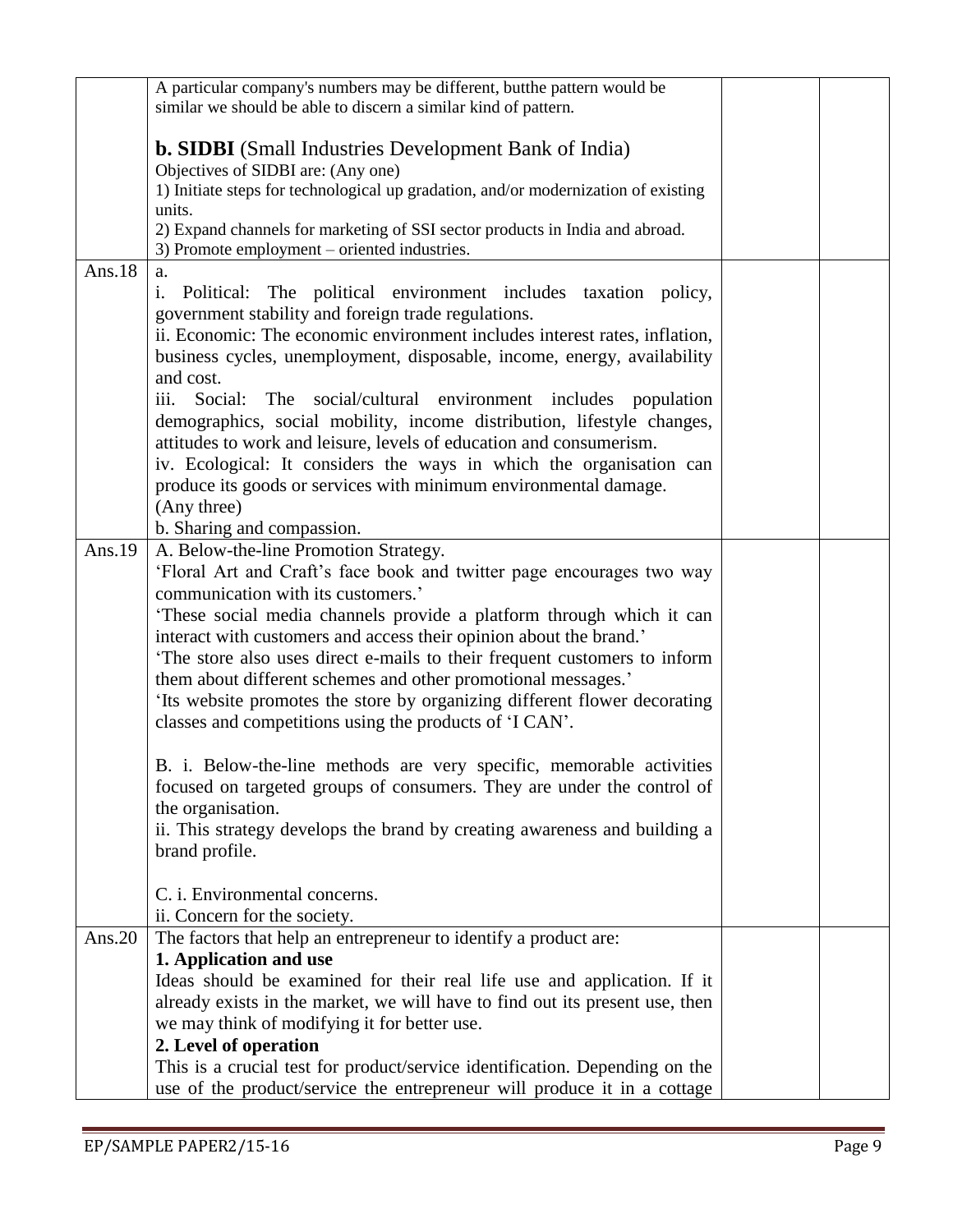|           | industry or a small scale-industry or a large-scale industry.                                                                                   |  |
|-----------|-------------------------------------------------------------------------------------------------------------------------------------------------|--|
|           | 3. Cost                                                                                                                                         |  |
|           | What is the per unit cost of the product at particular level of operation?                                                                      |  |
|           | Whether this cost is comparable with that of other competitive products?<br>These are some of the questions that have to be answered. This will |  |
|           | ultimately decide the sale price.                                                                                                               |  |
|           | 4. Competition                                                                                                                                  |  |
|           | Any product or service will face market competition at some stage. So                                                                           |  |
|           | market competition should be assessed through a study of the trends in<br>demand and supply.                                                    |  |
|           | 5. Technical complexity                                                                                                                         |  |
|           | What type of technology is required to produce the product? Whether                                                                             |  |
|           | training and application of such technology will be locally available or                                                                        |  |
|           | will it have to be supported from other places? What would be the                                                                               |  |
|           | position of supply of plant and machinery for such a technology? These                                                                          |  |
|           | are important issues that have to be resolved.                                                                                                  |  |
|           | 6. Annual turnover and profit margin                                                                                                            |  |
|           | Ideas should also have to be examined on the basis of expected annual                                                                           |  |
|           | turnover. This will also indicate the market share of the product or                                                                            |  |
|           | service.                                                                                                                                        |  |
| Ans. $21$ | (Any Four) $(1*4=4)$<br>Importance of stock exchange from the viewpoint of investors                                                            |  |
|           | (a) Dissemination of useful information: Stock exchange publishes useful                                                                        |  |
|           | information regarding price lists, quotations, etc., of securities through                                                                      |  |
|           | newspapers and journals.                                                                                                                        |  |
|           | The interested persons buy and sell their securities on the basis of                                                                            |  |
|           | information provided by the stock exchanges.                                                                                                    |  |
|           |                                                                                                                                                 |  |
|           | (b) Ready market: Persons desirous of converting their shares into cash                                                                         |  |
|           | may easily do so through a member of stock exchange.                                                                                            |  |
|           |                                                                                                                                                 |  |
|           | (c) Investors' interests protected: Stock exchanges formulate rules and                                                                         |  |
|           | regulations so that members may not exploit the investors.                                                                                      |  |
|           | (d) Genuine guidance about the securities listed: The investors can safely                                                                      |  |
|           | depend upon the information provided by the stock exchanges.                                                                                    |  |
|           |                                                                                                                                                 |  |
|           | (e) Barriers of distance removed: Stock exchange removes the barriers of                                                                        |  |
|           | distance with regard to securities listed there. Without stock exchange the                                                                     |  |
|           | securities of a Delhi company may have a limited market in Delhi only.                                                                          |  |
|           |                                                                                                                                                 |  |
|           | (f) Knowledge of profit or loss on investments: The investors can estimate                                                                      |  |
|           | the profit or loss on the total amount of investments in securities, by                                                                         |  |
|           | comparing the original amount invested and the price of securities on a                                                                         |  |
|           | particular day.                                                                                                                                 |  |
| Ans. $22$ | a. A market extension merger takes place between two companies that                                                                             |  |
|           | deal in the same products but in separate markets. The main purpose of                                                                          |  |
|           | the market extension merger is to make sure that the merging companies                                                                          |  |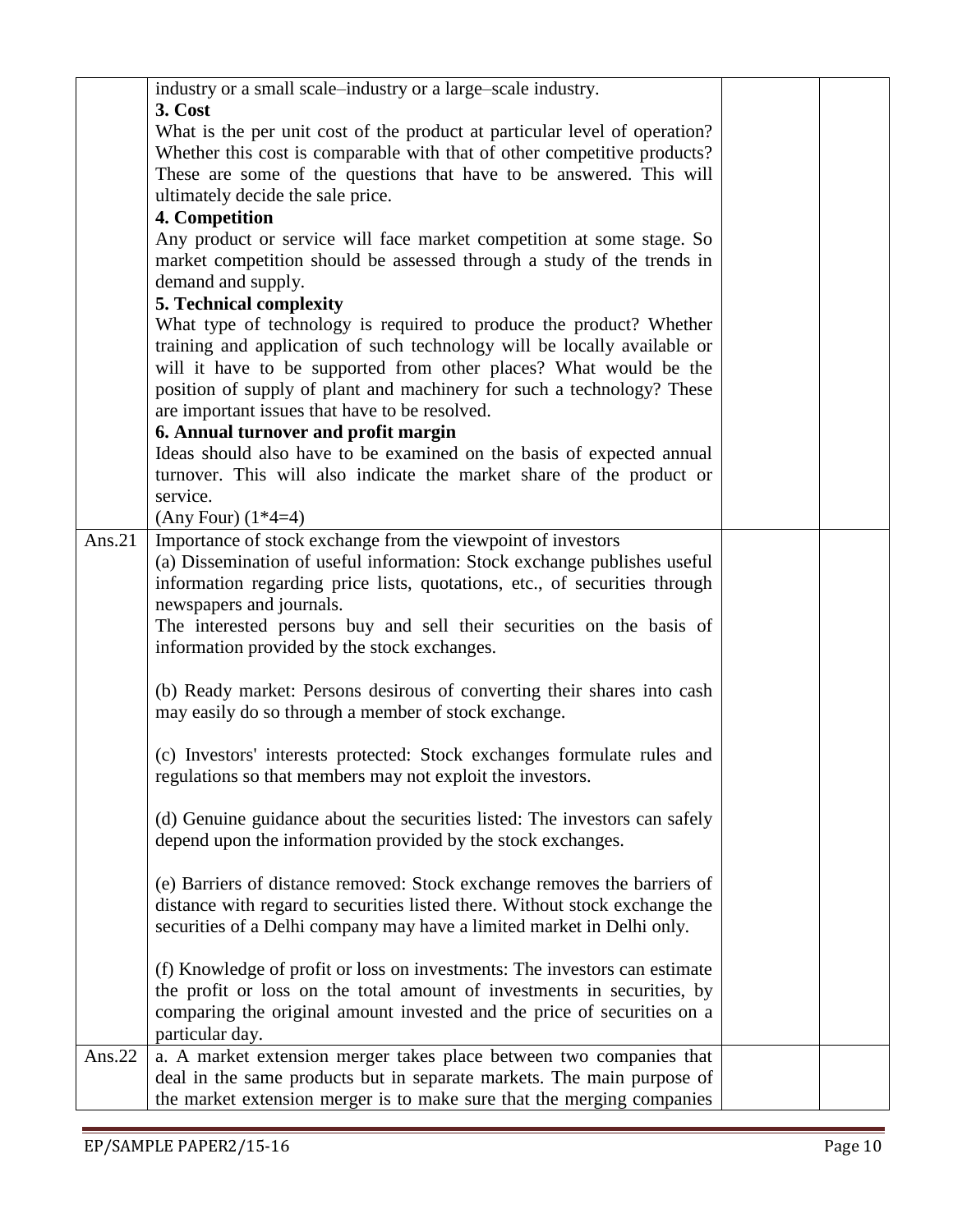|           | can get access to a bigger market and that ensures a bigger client base.                                                                                   |  |
|-----------|------------------------------------------------------------------------------------------------------------------------------------------------------------|--|
|           |                                                                                                                                                            |  |
|           | b. Benefits:<br>1.Synergy                                                                                                                                  |  |
|           | Synergy is the most essential component of mergers. In mergers, synergy                                                                                    |  |
|           | between the participating firms determines the increase in value of the                                                                                    |  |
|           | combined entity. In other words, it refers to the difference between the                                                                                   |  |
|           | value of the combined firm and the value of the sum of the participants.                                                                                   |  |
|           | Synergy accrues in the form of revenue enhancement and cost savings.                                                                                       |  |
|           | 2. Acquiring new technology                                                                                                                                |  |
|           | To remain competitive, companies need to constantly upgrade their                                                                                          |  |
|           | technology and business applications. To upgrade technology, a company                                                                                     |  |
|           | need not always acquire technology. By buying another company with                                                                                         |  |
|           | unique technology, the buying company can maintain or developa                                                                                             |  |
|           | competitive edge.                                                                                                                                          |  |
|           | 3. Improved profitability                                                                                                                                  |  |
|           | Companies explore the possibilities of a merger when they anticipate that                                                                                  |  |
|           | it will improve their profitability.                                                                                                                       |  |
|           | 4. Acquiring a competency<br>Companies also opt for Merger and Acquisition to acquire a competency                                                         |  |
|           | or capability that they do not have and which the other firm does.                                                                                         |  |
|           | 5. Entry into new markets                                                                                                                                  |  |
|           | Mergers are often looked upon as a tool for hassle-free entry into new                                                                                     |  |
|           | markets. Under normal conditions, a company can enter a new market, but                                                                                    |  |
|           | may have to face stiff competition from the existing companies and may                                                                                     |  |
|           | have to battle out for a share in the existing market.                                                                                                     |  |
|           | <b>6. Access to funds</b>                                                                                                                                  |  |
|           | Often a company finds it difficult to access funds from the capital market.                                                                                |  |
|           | This weakness deprives the company of funds to pursue its growth                                                                                           |  |
|           | objectives effectively. In such cases, a company may decide to merge with                                                                                  |  |
|           | another company that is viewed as fund-rich.                                                                                                               |  |
|           | 7. Tax benefits                                                                                                                                            |  |
|           | Mergers are also adopted to reduce tax liabilities. By merging with a loss-                                                                                |  |
|           | making entity, a company with a high tax liability can set off the                                                                                         |  |
|           | accumulated losses of the target against its profits gaining tax benefits.<br>Contribution Margin per unit for each product:                               |  |
| Ans. $23$ | Tiffin Cover Bottle Cover<br>Product<br>Pencil pouch                                                                                                       |  |
|           | Sale price @ unit<br><b>Rs.75</b><br>Rs.200<br>Rs.100                                                                                                      |  |
|           | Variable cost @ unit Rs.100<br>Rs.60<br>Rs.25                                                                                                              |  |
|           | Contribution<br><b>Rs.100</b><br>Rs.40<br>Rs.50                                                                                                            |  |
|           | Thus Contribution Margin per unit is calculated.                                                                                                           |  |
|           |                                                                                                                                                            |  |
|           | Now to calculate Weighted average Contribution Margin(CM) per unit:<br>=Tiffin Cover CM $\times$ sales mix percentage + Bottle Cover CM $\times$ sales mix |  |
|           | $percentage + Pencil$ pouch $CM \times sales$ mix percentage                                                                                               |  |
|           | $=100 \times 20\% + 40 \times 50\% + 50 \times 30\%$                                                                                                       |  |
|           | $= 20 + 20 + 15$                                                                                                                                           |  |
|           | $=$ Rs.55.                                                                                                                                                 |  |